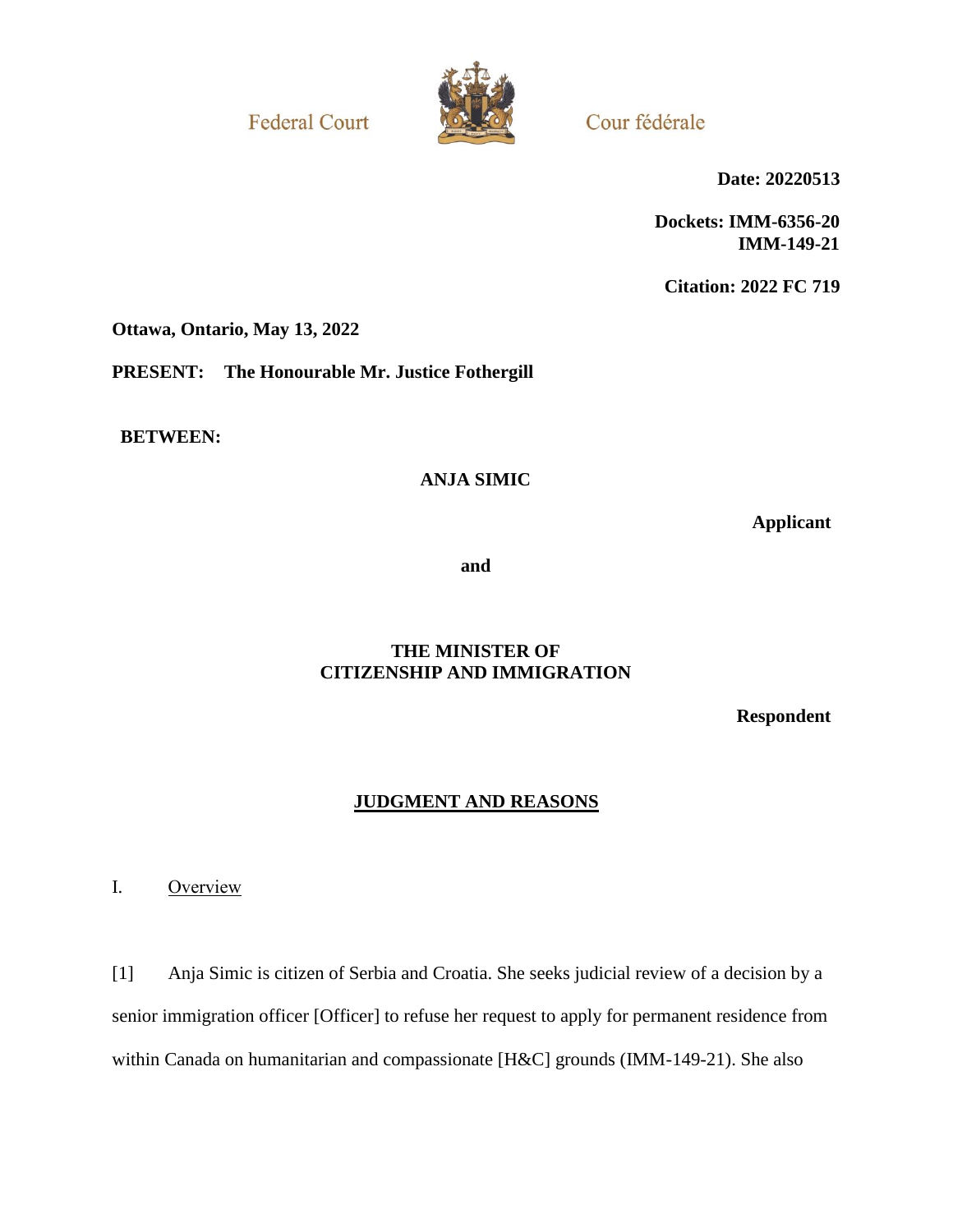seeks judicial review of a decision by another immigration officer not to extend her temporary visitor status in Canada (IMM-6356-20).

[2] The central theme of Ms. Simic's request for H&C relief was her experience of discrimination in Serbia and her desire to remain in the one place where she feels accepted. The Officer failed to "meaningfully grapple with key issues or central arguments" advanced in support of her H&C application. The application for judicial review in IMM-149-21 must therefore be allowed.

[3] The application for judicial review in IMM-6356-20 must be dismissed on the ground that it is moot.

#### II. Background

[4] Ms. Simic is 26 years old. She was born and raised in Serbia, where her parents continue to live. Ms. Simic's parents are both ethnic Serbs. They were born in Croatia and lived there until they moved to Serbia as a result of conflict in the region during the 1990s. Ms. Simic and her parents speak with a pronounced Croatian accent, and this has hindered their integration in Serbia.

[5] Ms. Simic's sister and brother-in-law are Canadian citizens. They were granted refugee status in Canada in 2011 due to the brother-in-law's well-founded fear of persecution in Croatia.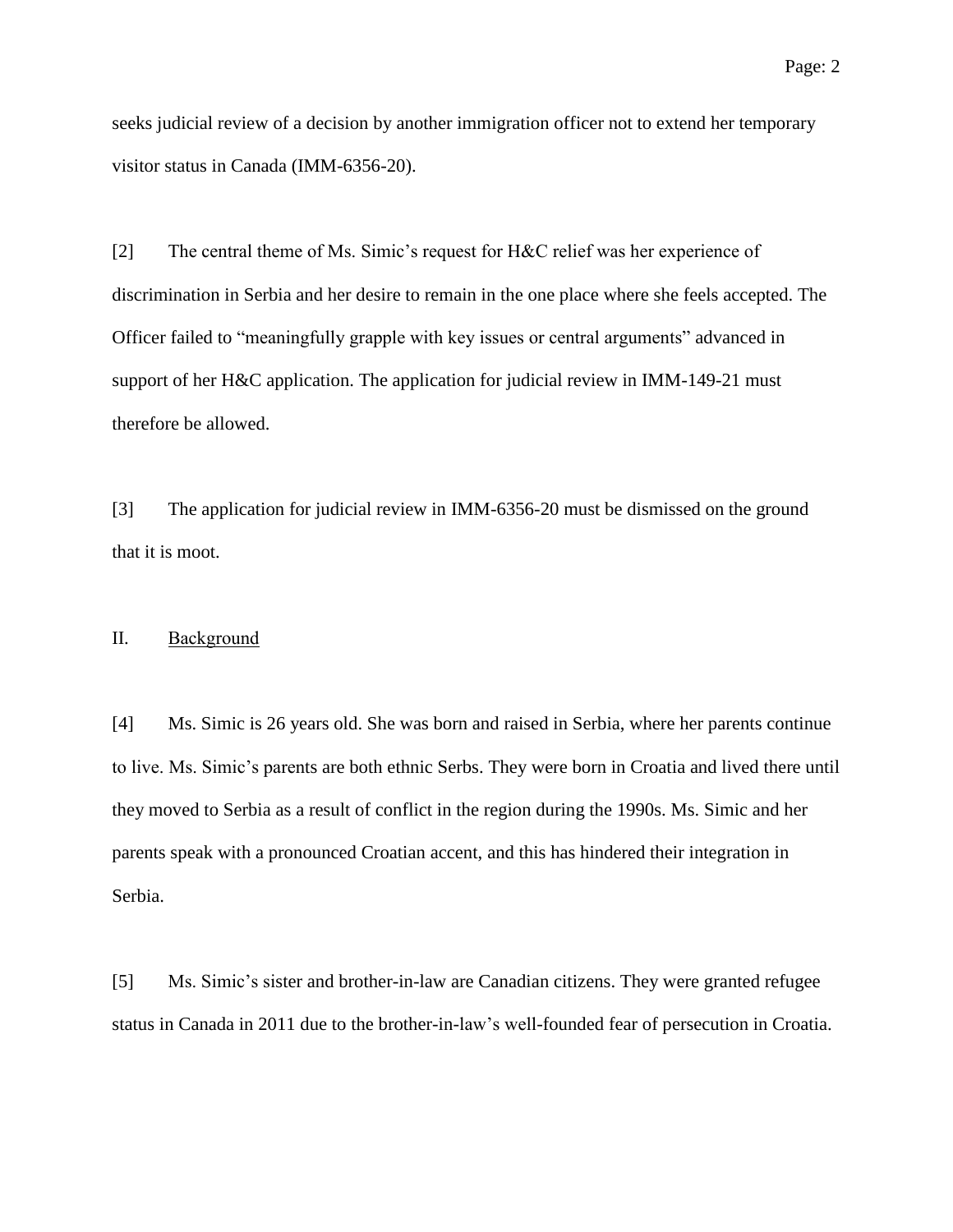[6] Ms. Simic first arrived in Canada in 2015 with a temporary resident visa [TRV]. She stayed with her sister from February 2015 to August 2015, and again from January 2016 to April 2017. She returned to Canada in November 2017, and has been here since.

[7] Ms. Simic was granted extensions of her temporary resident status until November 10, 2018, May 25, 2019 and May 31, 2020 pursuant to s 181(1)(a) of the *Immigration and Refugee Protection Regulations*, SOR/2002-227 [IRPR]. In May 2020, she submitted another request for an extension of her status until May 31, 2021, but this was refused.

[8] A multiple-entry TRV permits a foreign resident to remain in Canada for a continuous six-month period (IRPR, s 183(2)). Ms. Simic's TRV remains valid until September 21, 2022.

[9] In her request for H&C relief, Ms. Simic described being constantly bullied while she was growing up because of her distinct accent and her status as a child of refugees. She provided documentary evidence about the treatment of Serbs of Croatian origin, and the political situations in both Serbia and Croatia.

[10] Although she has a Croatian passport, Ms. Simic says she has no ties to that country and has never lived there. Many members of her extended family now reside in Canada, and she says this is the first place she has ever felt accepted. She hopes to attend either college or university, and further her education in Canada.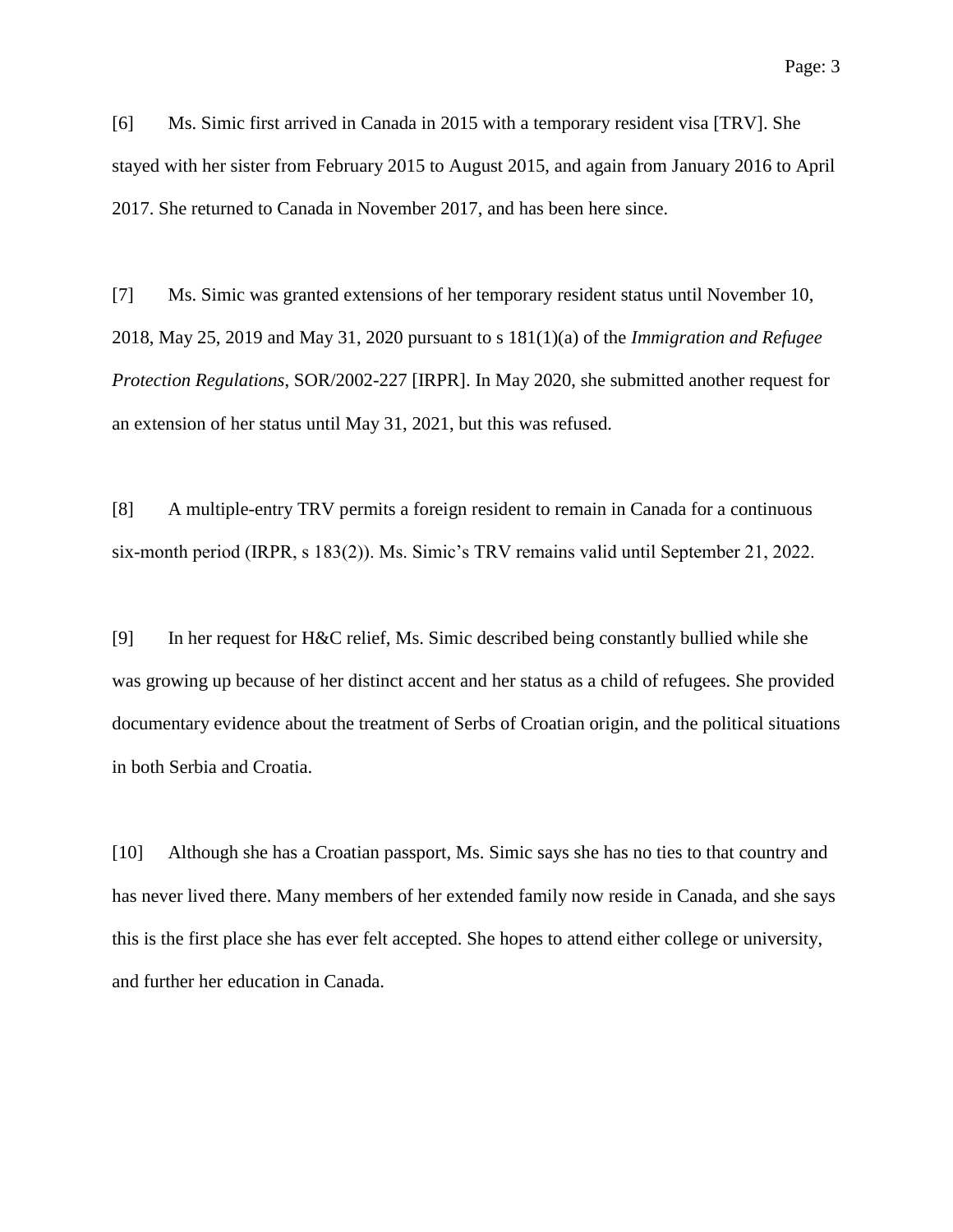#### III. **Issue**

[11] The sole issue raised by this application for judicial review is whether the Officer's decision was reasonable.

IV. Analysis

[12] The Officer's decision is subject to review by this Court against the standard of reasonableness (*Canada (Minister of Citizenship and Immigration) v Vavilov*, 2019 SCC 65 [*Vavilov*] at para 10). The Court will intervene only if "there are sufficiently serious shortcomings in the decision such that it cannot be said to exhibit the requisite degree of justification, intelligibility and transparency" (*Vavilov* at para 100). The Court must consider both the outcome of the administrative decision and its underlying rationale (*Vavilov* at para 15).

[13] The Officer considered Ms. Simic's establishment in Canada, including her ties to family and friends, and the hardship she would potentially face if she returns to Serbia or Croatia. The Officer was not satisfied that Ms. Simic's circumstances merited the extraordinary and discretionary relief contemplated by s 25(1) of the *Immigration and Refugee Protection Act*, SC 2001, c 27.

[14] Ms. Simic relies on Justice Henry Brown's very recent decision in *Elbeibas v Canada (Immigration, Refugees and Citizenship)*, 2022 FC 468, in which he applied the following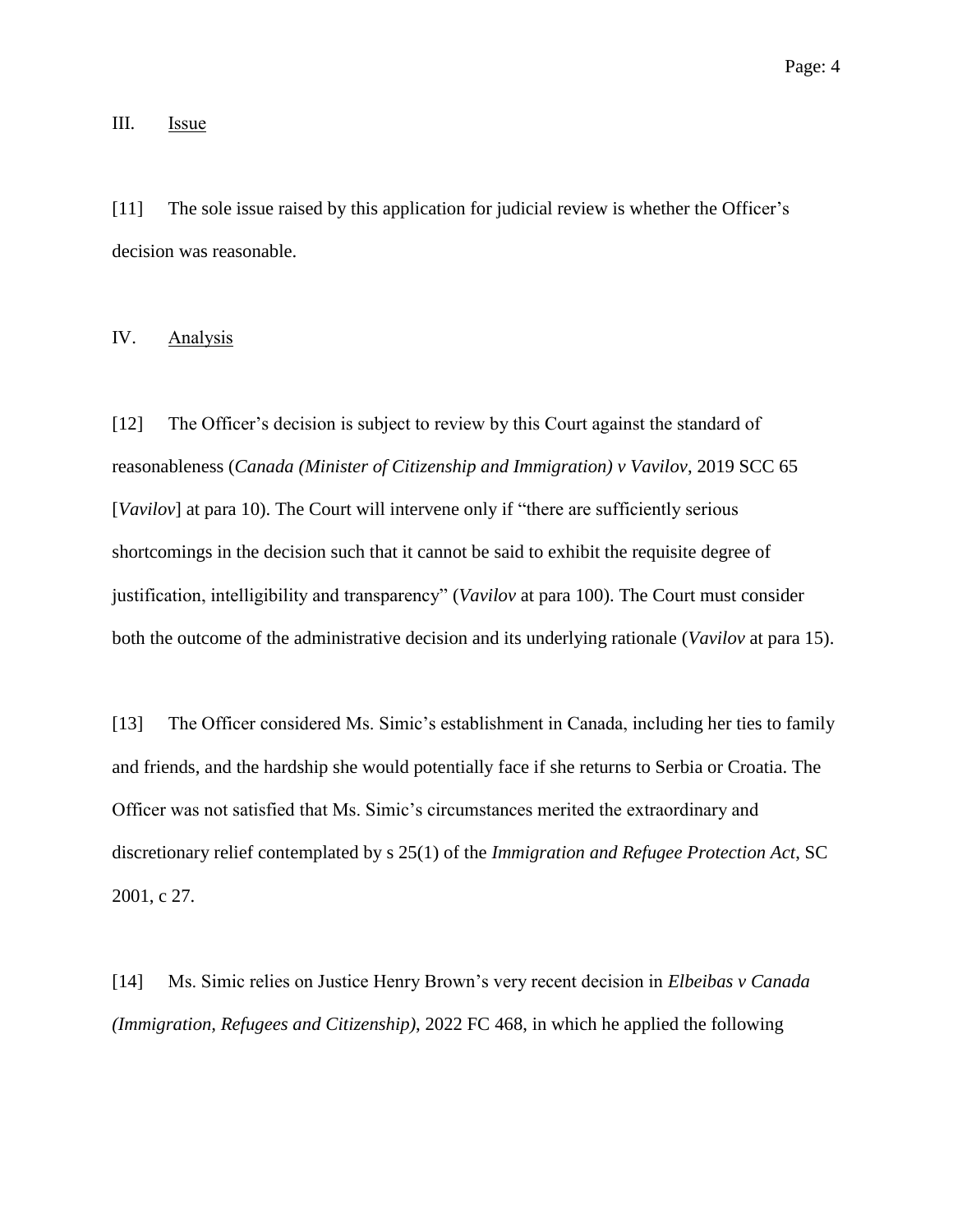principle from *Vavilov* to judicial review of a refusal of H&C relief under s 25(1) of the IRPA (at para 12):

> [...] a decision maker's failure to meaningfully grapple with key issues or central arguments raised by the parties may call into question whether the decision maker was actually alert and sensitive to the matter before it. In addition to assuring parties that their concerns have been heard, the process of drafting reasons with care and attention can alert the decision maker to inadvertent gaps and other flaws in its reasoning: *Baker*, at para. 39.

[15] The Officer accepted that Ms. Simic has a degree of establishment in Canada, noting that her sister and brother-in-law live here and are both Canadian citizens. The Officer acknowledged that Ms. Simic has numerous extended family members in Canada, including uncles, aunts, and cousins, as well as family friends. Many provided letters in support of her request to remain in Canada.

[16] The Officer concluded that phone calls, and visits in compliance with the valid TRV, would be sufficient for Ms. Simic to maintain a relationship with her family in Canada. With respect to Ms. Simic's experience of discrimination in Serbia, the Officer found as follows:

> Moreover, I find that there is little information before me to indicate that she is someone who would stand out as an outsider. While she may have adopted her parents' Croatian accent at a young age, as a person born, raised and, educated in Serbia, I find that she would have [*sic*] eventually assimilate to the Serbian language (or accent), just as her parents assimilated to the Croatian accent despite their Serbian background.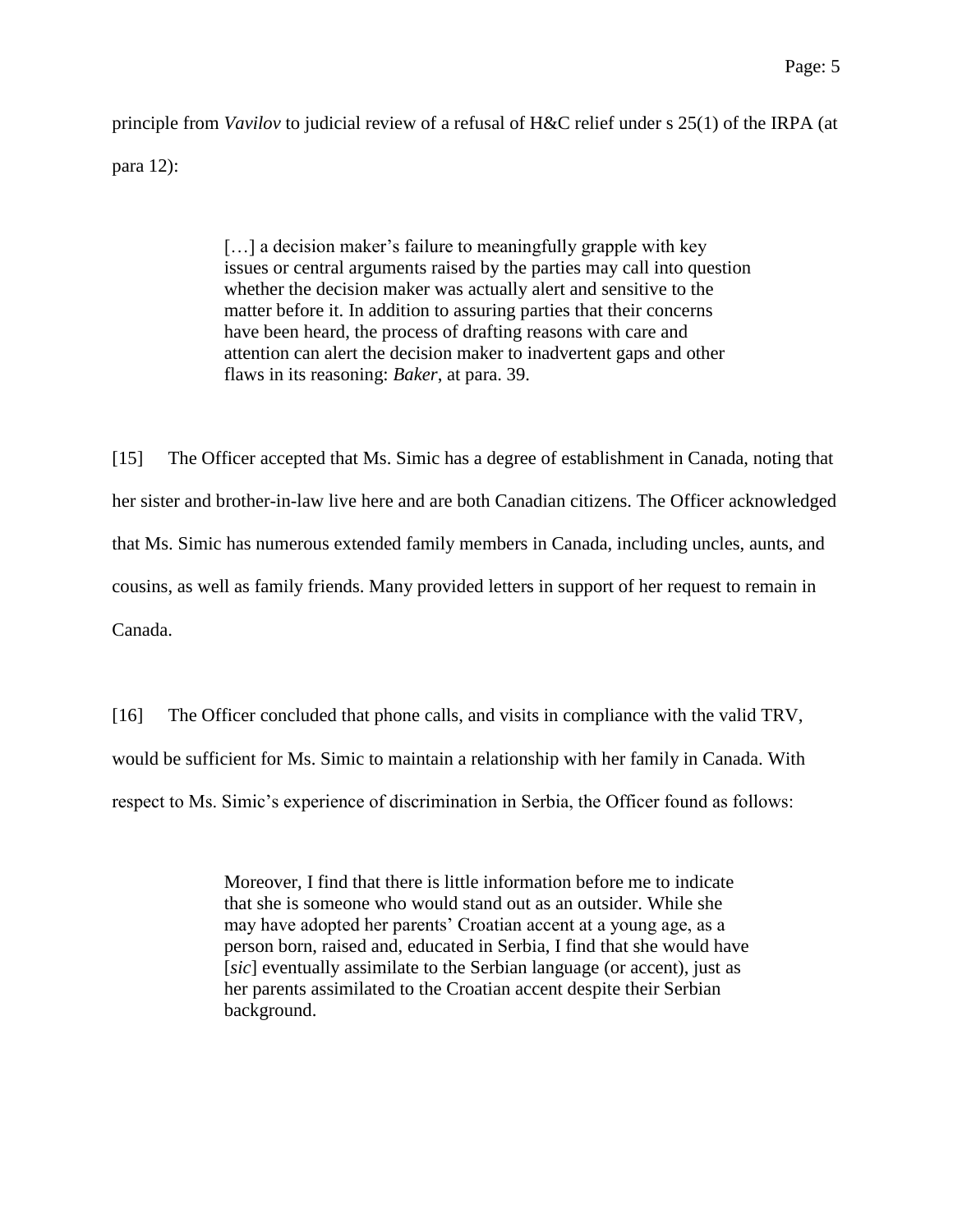[17] There are a number of difficulties with this assessment. Ms. Simic lived in Serbia for more than 20 years before she relocated to Canada in 2017. She did not "assimilate to the Serbian language (or accent)" during that time, and there is no reason to think she would do so now. Nor did her parents assimilate to a Croatian accent. They were born and raised in that country, and fled to Serbia in the 1990s as refugees. Like their daughter, they continue to be viewed as outsiders in Serbia.

[18] The Officer observed that Ms. Simic's TRV would facilitate her visits to Canada while her application for permanent residence was processed in the prescribed manner. Counsel for Ms. Simic describes this observation as incoherent. There is no relative who can sponsor Ms. Simic for permanent residence from outside Canada; nor is she likely to qualify as a skilled worker or member of another immigrant class. Furthermore, the delays in processing applications for permanent residence from outside Canada are considerable.

[19] In *Paul v Canada (Citizenship and Immigration)*, 2013 FC 1081 [*Paul*], an elderly couple applied for H&C relief so they could join their children in Canada. The usual immigration processes would have taken up to seven years. The officer found that H&C relief was not warranted, because the applicants' Canadian children could visit them in India. Justice Douglas Campbell held that this was "evidence of a failure on the part of the Officer to recognize the core reason for the making [of] the s. 25 application: it is not about visits, it is about the urgent need to provide permanent residence in Canada" (*Paul* at para 5).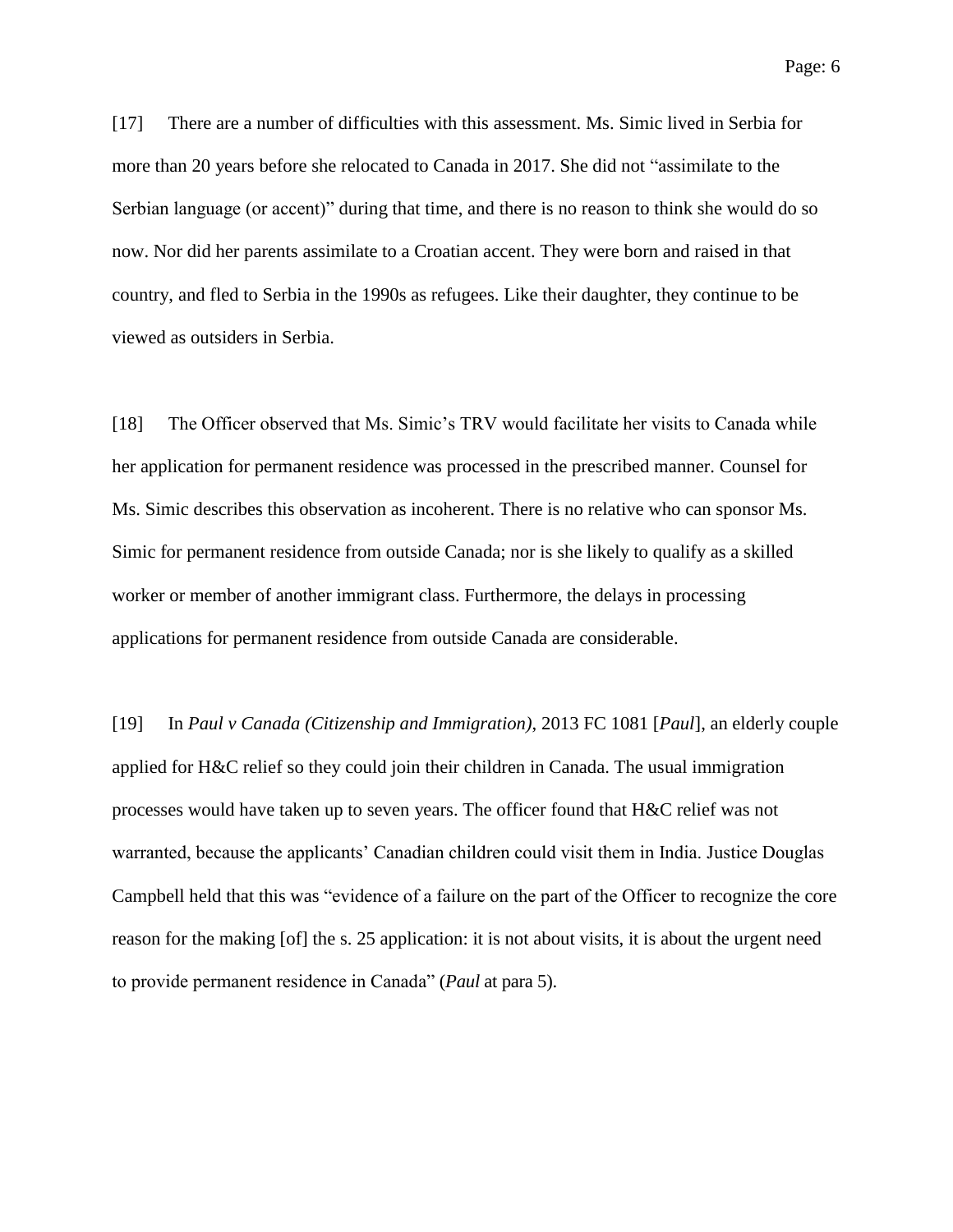[20] The Respondent seeks to distinguish *Paul* on the basis that the case concerned an elderly couple who might not live long enough to benefit from the usual immigration processes. While this particular concern does not arise in Simic's case, the underlying principle is the same.

[21] The central theme of Ms. Simic's request for H&C relief was her experience of discrimination in Serbia and her desire to remain in the one place where she feels accepted. She says that she feels "at home" in Canada because she is surrounded by family and friends who provide emotional and financial support. More than 200 members of Ms. Simic's extended family have left or fled Serbia and now live in and around the Toronto area. The Officer failed to "meaningfully grapple with key issues or central arguments" advanced in support of Ms. Simic's H&C application, much in the same way as occurred in *Paul*.

[22] The application for judicial review in IMM-149-21 must therefore be allowed.

[23] The application for judicial review in IMM-6356-20 concerns a decision by another immigration officer not to extend Ms. Simic's temporary visitor status in Canada. Ms. Simic sought to remain in Canada pending a decision on her H&C application. The officer found she had been in Canada for a sufficient length of time to satisfy the original purpose of her visit, which was to spend time with her family. The officer was not satisfied that she continued to be a genuine temporary resident who would leave Canada at the end of her authorized stay. The officer noted that Ms. Simic had submitted an H&C application, but this had not received initial stage approval.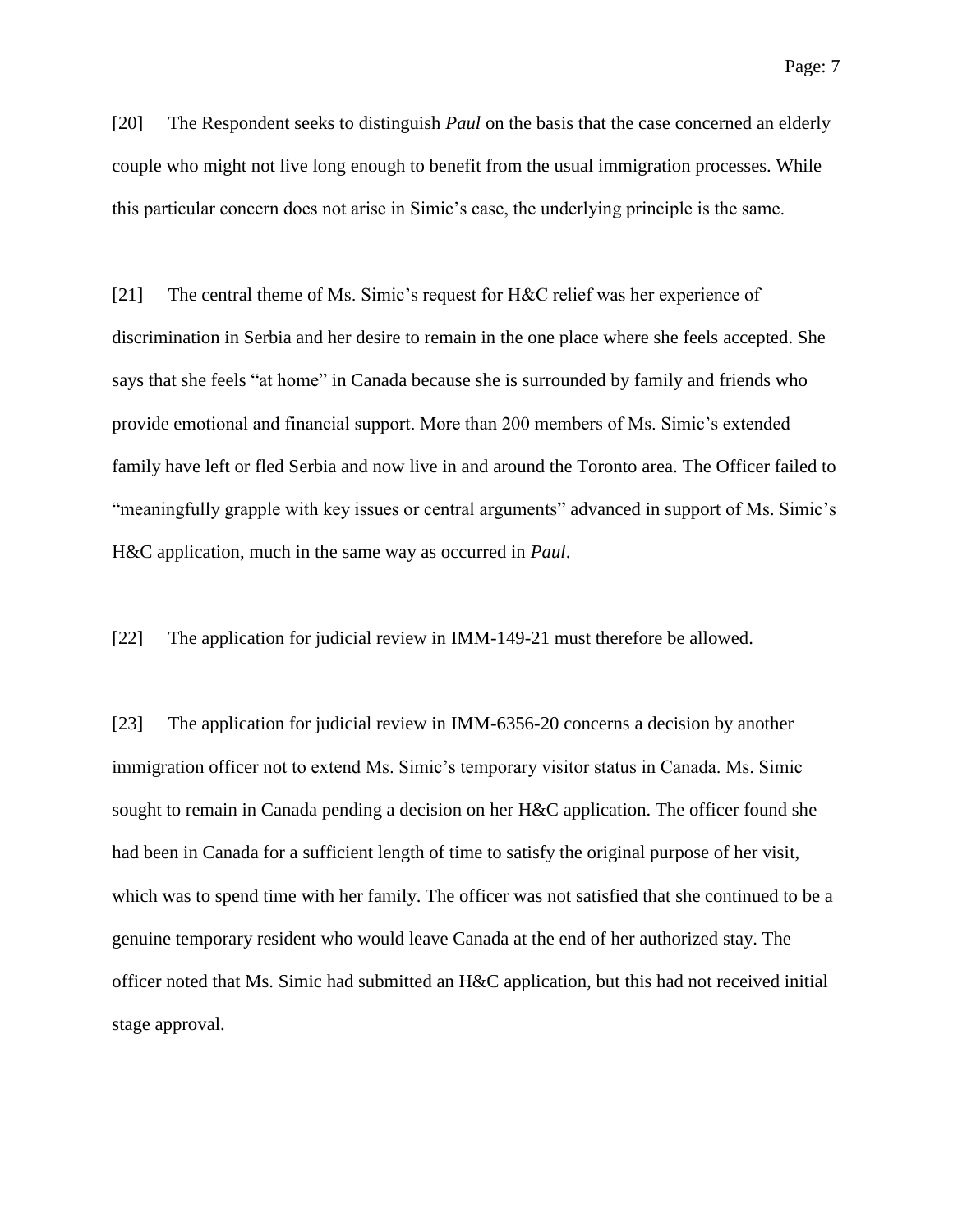Page: 8

[24] The decision by the immigration officer not to extend Ms. Simic's temporary visitor status pending a decision on her H&C application became moot when the H&C decision was made on January 2, 2021, or alternatively on May 31, 2021, when the extension would have expired. Ms. Simic argues that overturning the refusal of her request to remain in this country will allow her to demonstrate that she has consistently complied with Canada's immigration laws, which may be an important consideration in the redetermination of her H&C application.

[25] I am not persuaded that the immigration officer committed a reviewable error in refusing Ms. Simic's fourth request for an extension of her temporary residence in Canada. Nor am I convinced that overturning the decision would have the effect of regularizing Ms. Simic's status in Canada retroactively, or that there would be any other practical utility in deciding the matter (*Borowski v Canada (Attorney General)*, [1989] 1 SCR 342 at 353).

[26] The application for judicial review in IMM-6356-20 must therefore be dismissed on the ground that it is moot.

#### V. Conclusion

[27] The application for judicial review in IMM-149-21 is allowed, and the matter is remitted to a different immigration officer for redetermination.

[28] The application for judicial review in IMM-6356-20 is dismissed on the ground that it is moot.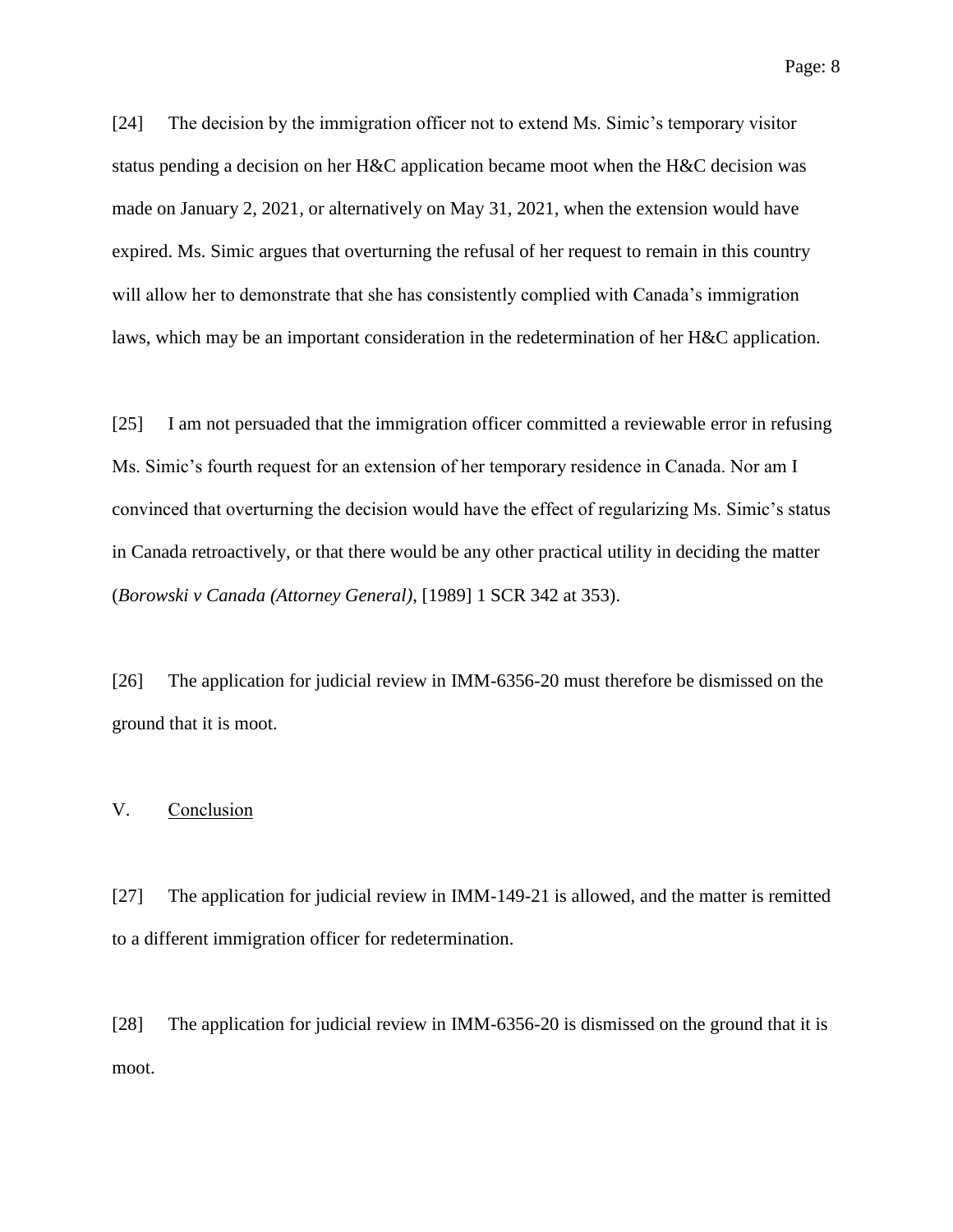[29] No party proposed that a question be certified for appeal.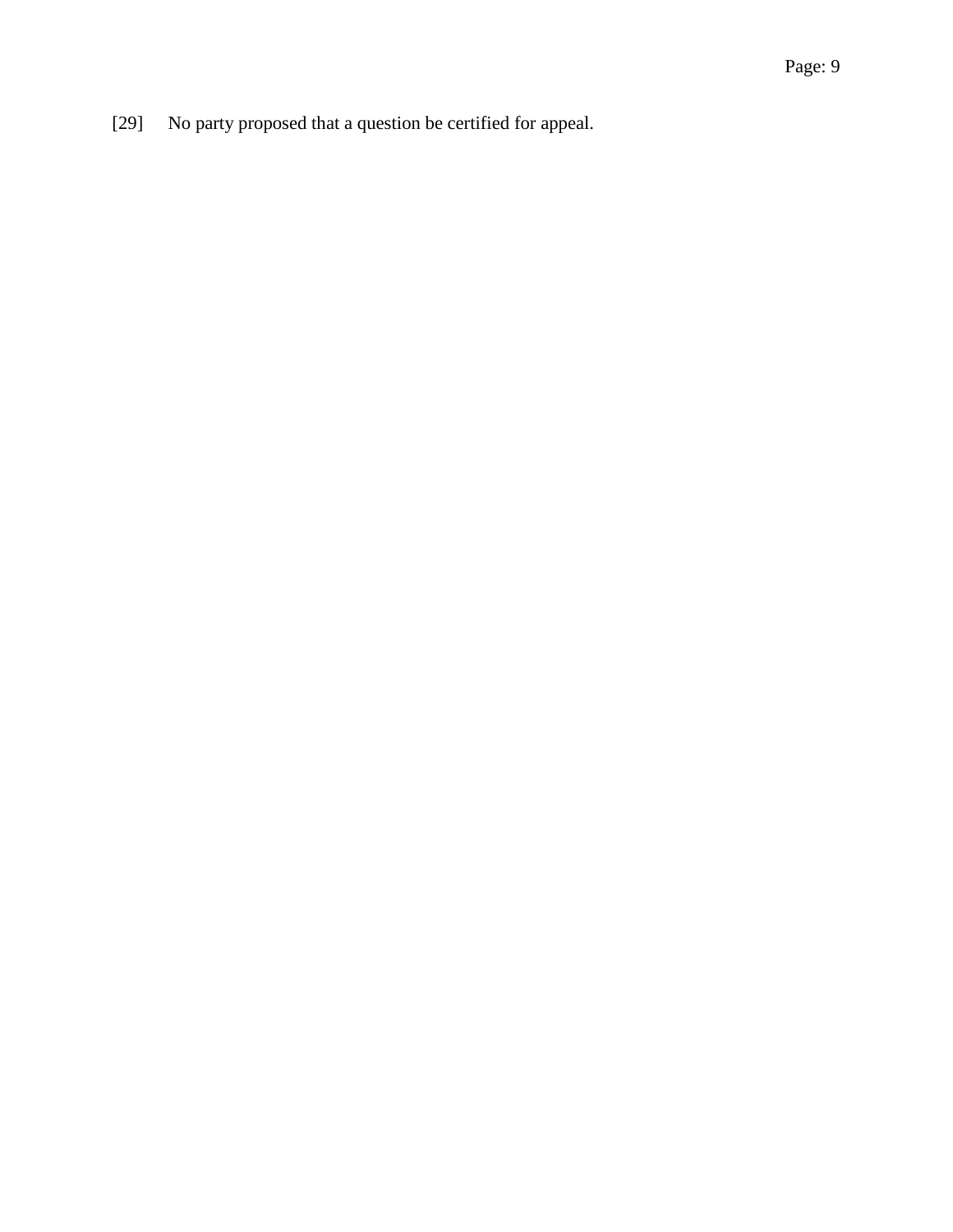## **JUDGMENT**

### **THIS COURT'S JUDGMENT is that**:

- 1. The application for judicial review in IMM-149-21 is allowed, and the matter is remitted to a different immigration office for redetermination.
- 2. The application for judicial review in IMM-6356-20 is dismissed on the ground that it is moot.

"Simon Fothergill" Judge